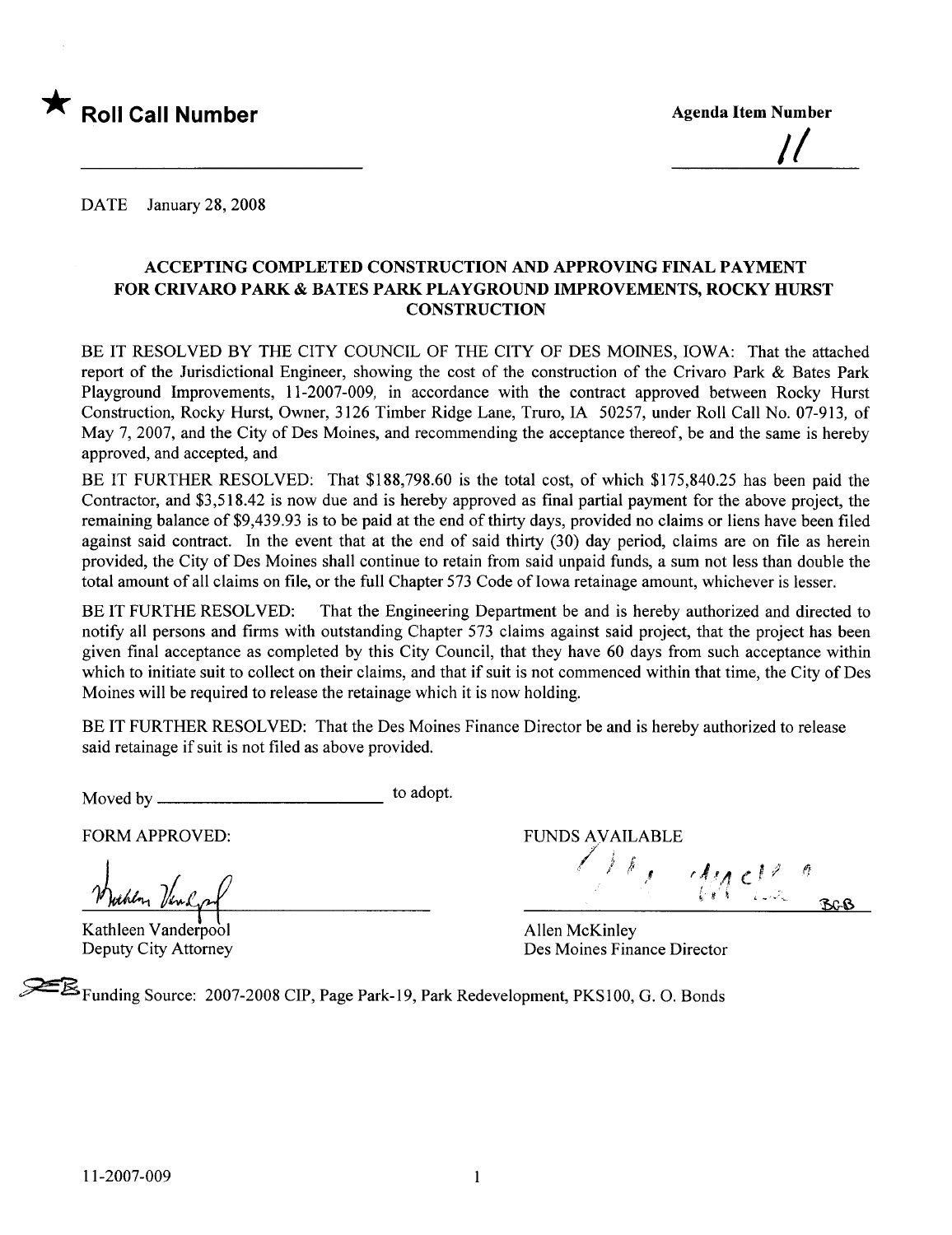## \* Roll Call Number Agenda Item Number

Date \_\_\_\_\_\_ January 28, 2008



| <b>COUNCIL ACTION</b> | <b>YEAS</b> | <b>NAYS</b> | <b>PASS</b> | <b>ABSENT</b>   | <b>CERTIFICATE</b>                                                                                   |
|-----------------------|-------------|-------------|-------------|-----------------|------------------------------------------------------------------------------------------------------|
| <b>COWNIE</b>         |             |             |             |                 |                                                                                                      |
| <b>COLEMAN</b>        |             |             |             |                 | I, DIANE RAUH, City Clerk of said City hereby                                                        |
| <b>HENSLEY</b>        |             |             |             |                 | certify that at a meeting of the City Council of<br>said City of Des Moines, held on the above date, |
| <b>KIERNAN</b>        |             |             |             |                 | among other proceedings the above was adopted.                                                       |
| <b>MAHAFFEY</b>       |             |             |             |                 |                                                                                                      |
| <b>MEYER</b>          |             |             |             |                 | IN WITNESS WHEREOF, I have hereunto set my                                                           |
| <b>VLASSIS</b>        |             |             |             |                 | hand and affixed my seal the day and year first<br>above written.                                    |
| <b>TOTAL</b>          |             |             |             |                 |                                                                                                      |
| <b>MOTION CARRIED</b> |             |             |             | <b>APPROVED</b> |                                                                                                      |
|                       |             |             |             |                 |                                                                                                      |
|                       |             |             |             |                 |                                                                                                      |
|                       |             |             |             | Mavor           | City Clerk                                                                                           |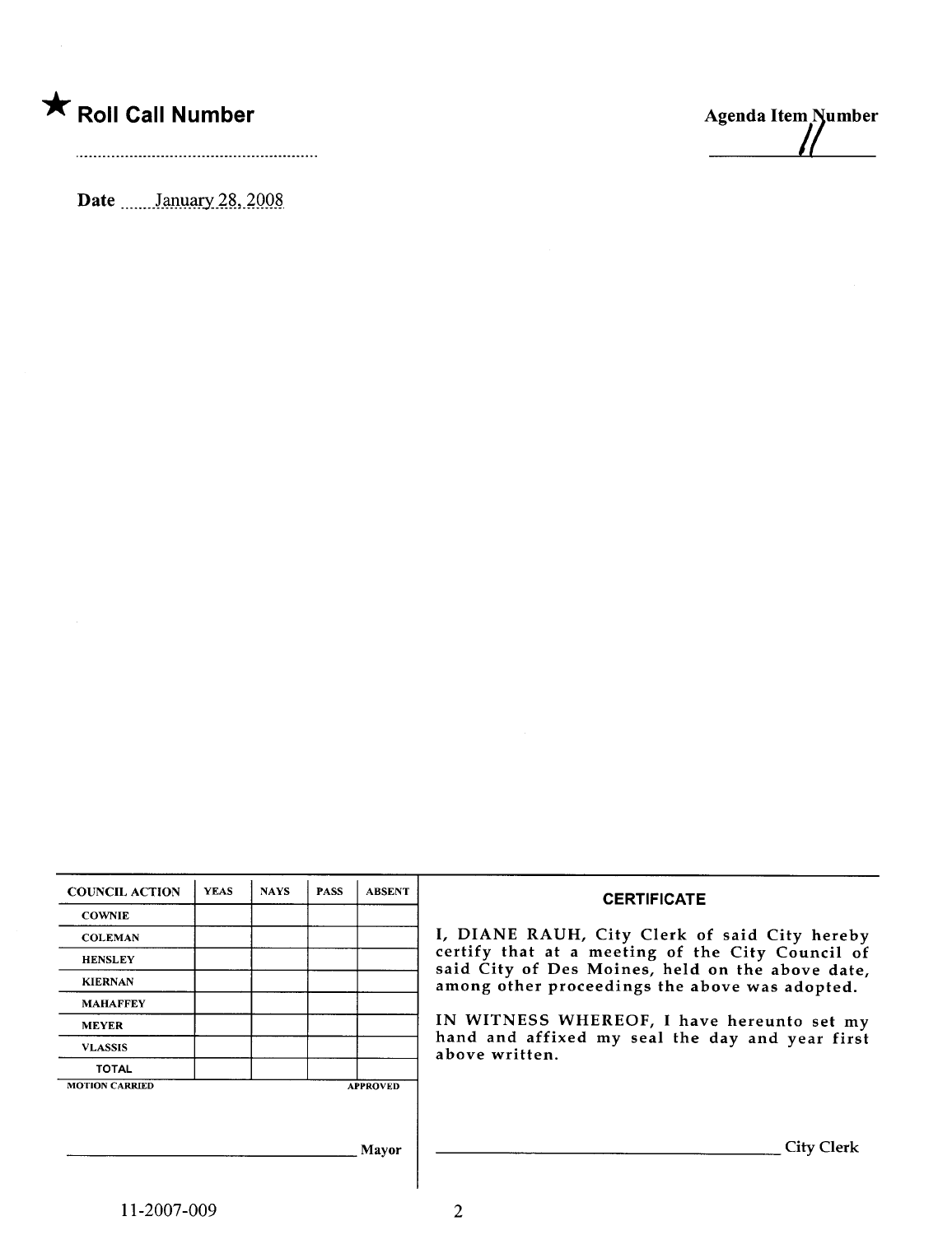

CRIVARO PARK & BATES PARK PLAYGROUND IMPROVEMENTS ACTIVITY ID 11-2007-009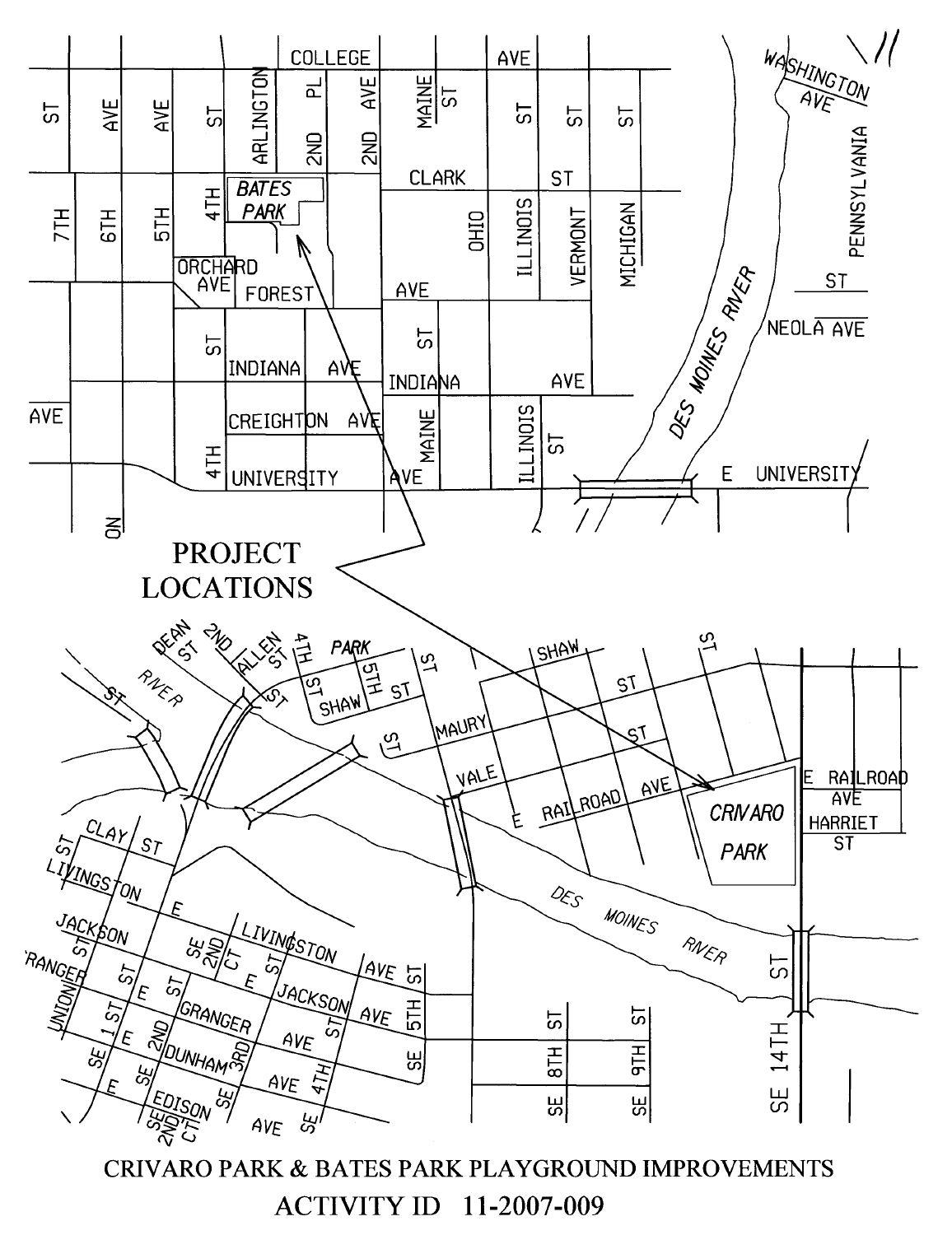### PROJECT SUMMARY

#### Crivaro & Bates Parks Improvements Activity ID 11-2007-009

On May 7,2007, under Roll Call No. 07-913, the City Council awarded the contract for the above improvements to Rocky Hurst Construction, in the amount of \$188,910.00 to install new playground equipment at Crivaro and Bates parks.

Tabulated below is a history of project change orders.

| <b>Change</b><br>Order No. | <b>Description</b>                                                                        | <b>Initiated</b><br>By | Amount       |
|----------------------------|-------------------------------------------------------------------------------------------|------------------------|--------------|
|                            |                                                                                           | Engineering            | \$111.40     |
|                            | Adjust contract item amounts to as-built quantities. Seal<br>joints in basketball courts. |                        |              |
|                            | <b>Original Contract Amount</b>                                                           |                        | \$188,910.00 |
|                            | <b>Total Change Orders</b>                                                                |                        | \$111.40     |
|                            | <b>Percent of Change Orders to Original Contract</b>                                      |                        | $-0.06%$     |
|                            | <b>Final Contract Amount</b>                                                              |                        | \$188,798.60 |

 $\frac{1}{2}$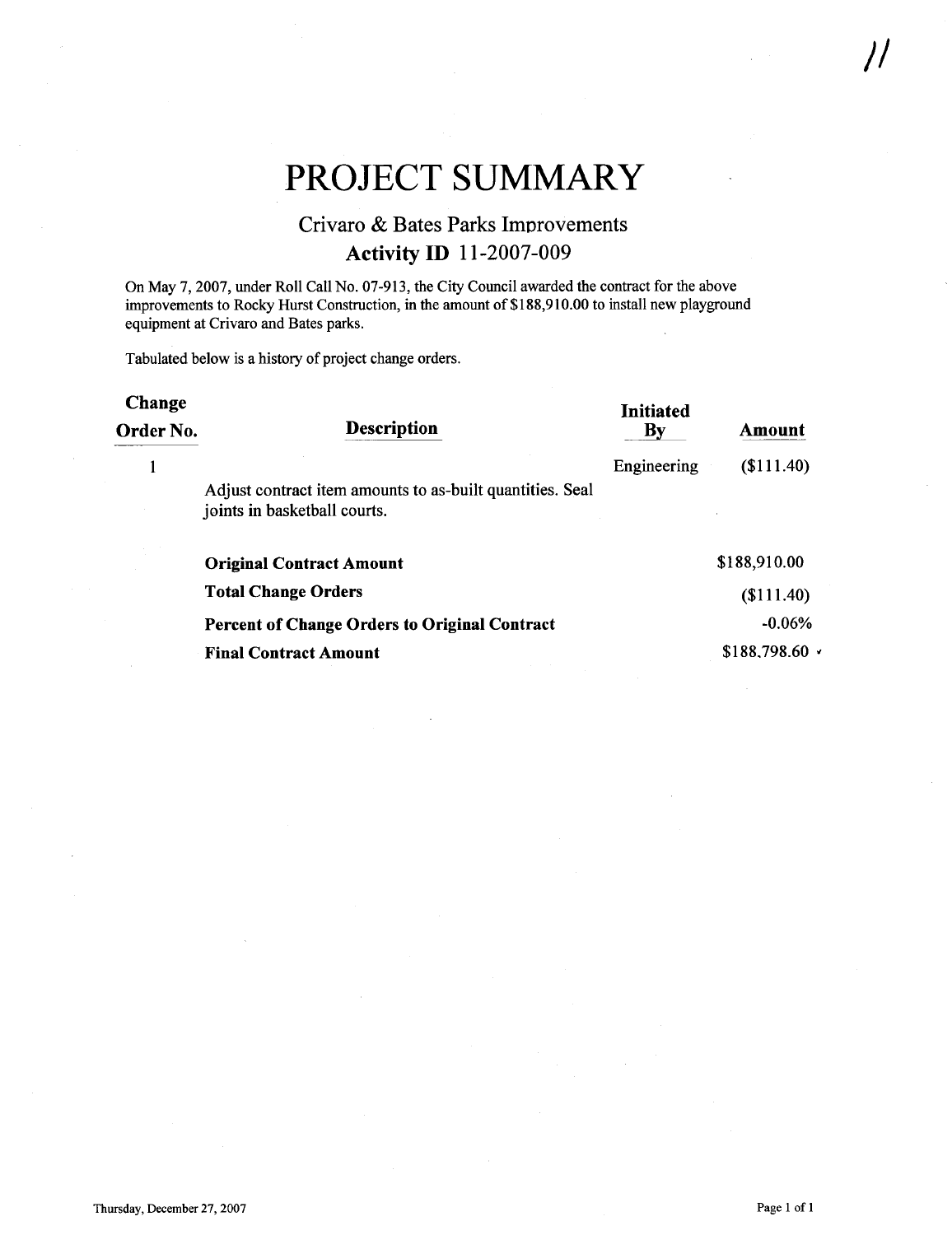January 28, 2008

#### CERTIFICATION OF COMPLETION

#### AGENDA HEADING:

Accepting completed construction and approving final payment for the Crivaro Park& Bates Park Playground Improvements, Rocky Hurst Construction.

#### SYNOPSIS:

Approve the Jurisdictional Engineer's Certification of Completion, accept construction of said improvement, and authorize final payment to the contractor.

#### FISCAL IMPACT:

Amount: \$188,798.60 As-Built Contract Cost

Funding Source: 2007-2008 CIP, Page Park-19, Park Redevelopment, PKS100, G. O. Bonds

#### CERTIFICATION OF COMPLETION:

On May 7, 2007, under Roll Call No. 07-913, the City Council awarded a contract to Rocky Hurst Construction, Rocky Hurst, Owner, 3126 Timber Ridge Lane, Truro, IA 50257 for the construction of the following improvement:

Crivaro Park & Bates Park Playground Improvements, 11-2007-009

The improvement includes installation of a play structure, basketball courts and goals, PCC paving and restoration; all in accordance with the contract documents, including Plan File Nos. 472-102/109 at Crivaro Park, SE 14th Street and Railroad Avenue, and Bates Park, 4th Street and Clark Street, Des Moines, Iowa

I hereby certify that the construction of said Crivaro Park & Bates Park Playground Improvements, Activity ID 11-2007-009, has been completed in substantial compliance with the terms of said contract, and I hereby recommend that the work be accepted. The work commenced on June 11,2007, and was completed on January 23,2008.



ENGINEERING DEPARTMENT CITY HALL 400 ROBERT D. RAY DRIVE DES MOINES, IOWA 50309-1891 (515) 283-920 FAX (515) 283-4112

> ALL-AMERICA CITY<br>1949, 1976, 1981 2003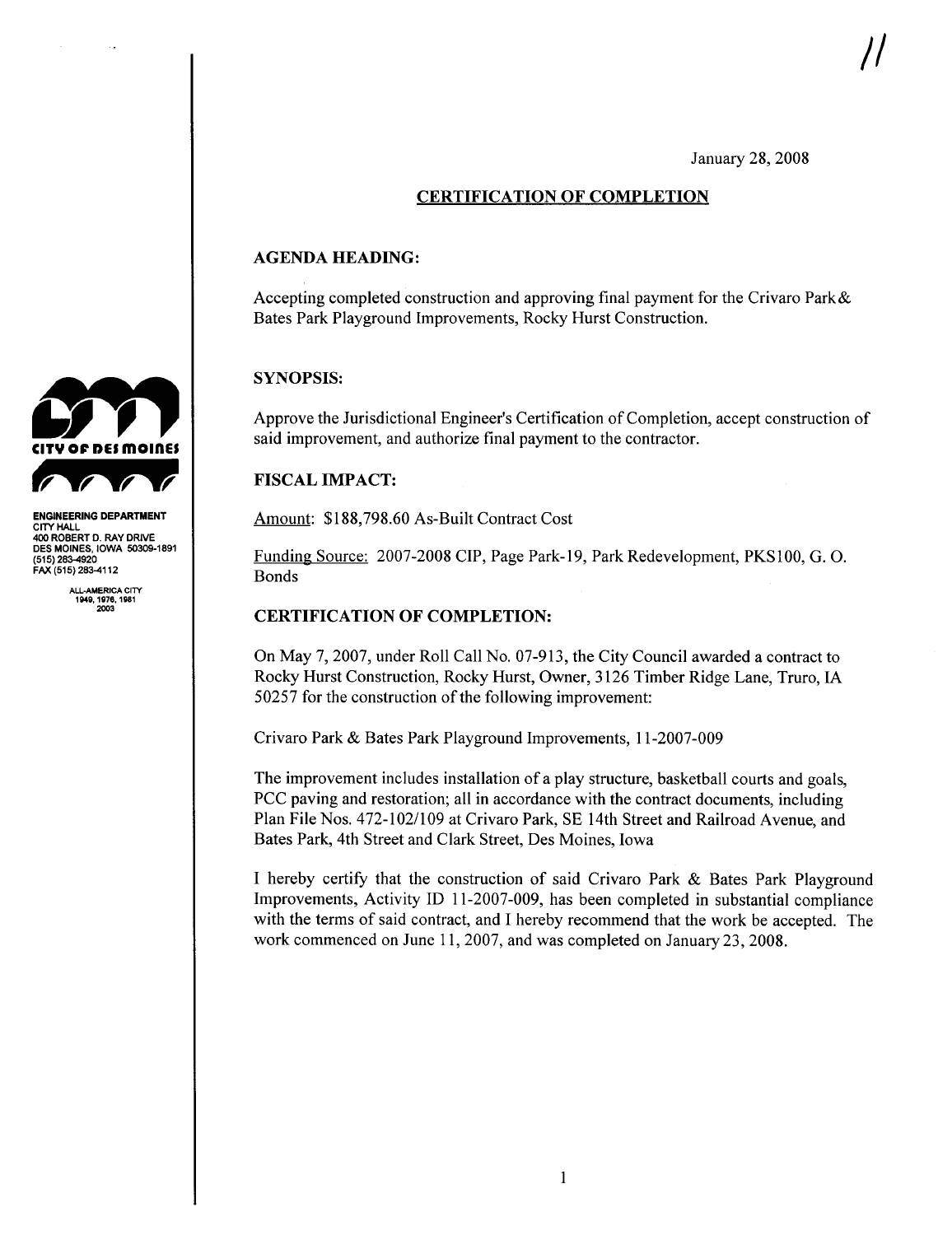I further certify that \$188,798.60 is the total cost of said improvement, of which \$ 1 75,840.25 has been paid the Contractor and \$3,518.42 is now due and is hereby approved as final partial payment for the above project, the remaining balance of \$9,439.93 is to be paid at the end of thirty days, provided no claims or liens have been filed against said contract. In the event that at the end of said thirty  $(30)$  day period, claims are on fie as herein provided, the City of Des Moines shall continue to retain from said unpaid funds, a sum not less than double the total amount of all claims on fie, or the full Chapter 573 Code of Iowa retainage amount, whichever is lesser. The amount of completed work is shown on the attached Estimate of Construction Completed.

HE Brewer,

Jeb E. Brewer, P.E. Des Moines City Engineer

2